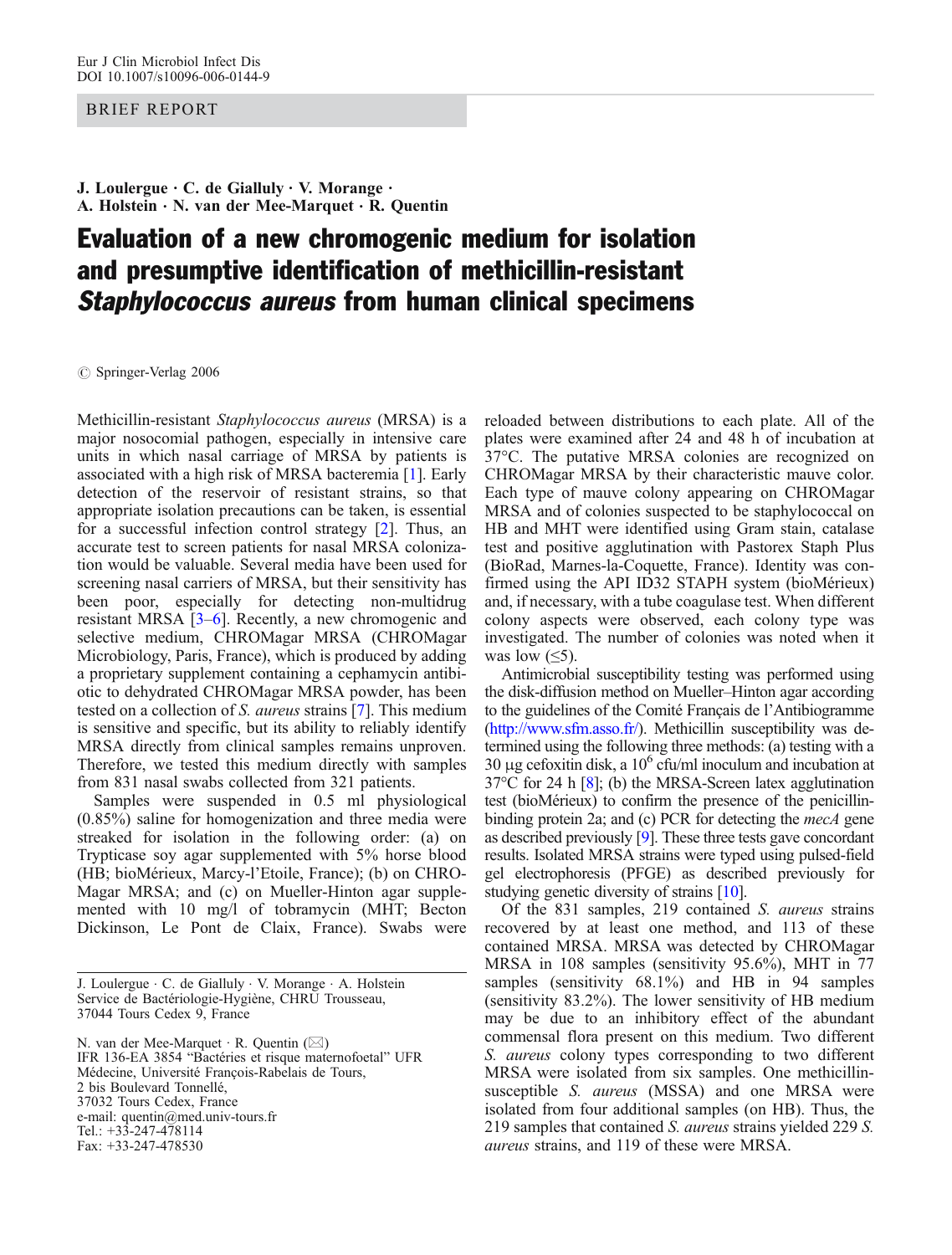After 24 h of incubation, 114 of the 119 MRSA isolates yielded mauve colonies on CHROMagar MRSA, mostly 0.7–1.9 mm in diameter (sensitivity 95.8%) (Fig. 1a). CHROMagar MRSA detected MRSA in 103 of the 105 samples that contained more than five colonies (sensitivity 98.1%) and 11 of the 14 samples that contained 1–5 colonies (sensitivity 78.6%).

After 48 h of incubation, the mean size of the mauve colonies of the 114 MRSA strains was 2–2.2 mm, and three additional MRSA had been recovered (sensitivity 98.3%). These three additional MRSA strains were from two samples obtained from patients receiving antibiotics and from one sample that produced only one colony. Smaller purple colonies (about 0.5 mm) were observed after 48 h of incubation in 80 of the 831 samples; 62 of these were identified as Corynebacterium spp (Fig. 1b) and 18 as coagulase-negative staphylococci (CoNS). These colonies are easily distinguished from the MRSA colonies, which are large and mauve. Therefore, further testing is usually not necessary. The two remaining MRSA strains not detected by CHROMagar MRSA produced only two and five colonies on HB. All MSSA were inhibited by CHROMagar MRSA (specificity 100%, positive and negative predictive values 100 and 95.6%, respectively).

Eight MRSA phenotypes were identified on the basis of kanamycin (K), tobramycin (T), gentamicin (G), erythromycin (E), and pefloxacin (Pef) susceptibility. CHROM agar MRSA detected 46 of 47 strains with a KTGPefE resistance profile (sensitivity 97.9%), 31 of 32 strains with a KTPefE resistance profile (sensitivity 96.9%), and all strains of the other phenotypes, i.e., four KTGPef-resistant strains, 14 KTPef-resistant strains, one KT-resistant strain,

seven PefE-resistant strains, 12 Pef-resistant strains and two strains susceptible to KTGPefE (sensitivity 100%). This medium thus detected all 21 MRSA that were susceptible to aminoglycosides, thereby overcoming one of the major problems observed with the CHROMagar Staph aureus medium supplemented with oxacillin [\[6\]](#page-2-0).

After 48 h of incubation, a matte halo surrounded some MRSA colonies (Fig. 1c). This phenomenon varied with aminoglycoside susceptibility. It was observed for 14 of 21 aminoglycoside-susceptible MRSA, 21 of 46 KT-phenotype strains and only 2 of 50 strains with the KTG phenotype.

Eleven PFGE patterns were identified in strains isolated using CHROMagar MRSA in this study (Fig. 1d). When compared to the PFGE patterns we described recently for MRSA isolated from bloodstream infections, these 11 PFGE patterns represent each of the four major MRSA PFGE divisions in which MRSA strains were at least 60% similar [\[10\]](#page-2-0). This suggests that CHROMagar MRSA is able to detect the most frequent genogroups of invasive MRSA.

In this study CHROMagar MRSA screening for MRSA nasal colonization provided accurate results in 24 h without requiring any complementary tests. A 48-h incubation period may be useful to detect persistent nasal carriage of MRSA in patients receiving antibiotic therapy.

Fig. 1 a Appearance of MRSA colonies on CHROMagar MRSA after 24 h of incubation; b small purple colonies of Corynebacterium spp after 48 h of incubation; c sample with two MRSA colony types after 48 h of incubation, a matte halo surrounds some colonies; **d** 11 PFGE patterns of MRSA strains detected by CHROMagar MRSA (lanes 1 to 11). L ladder